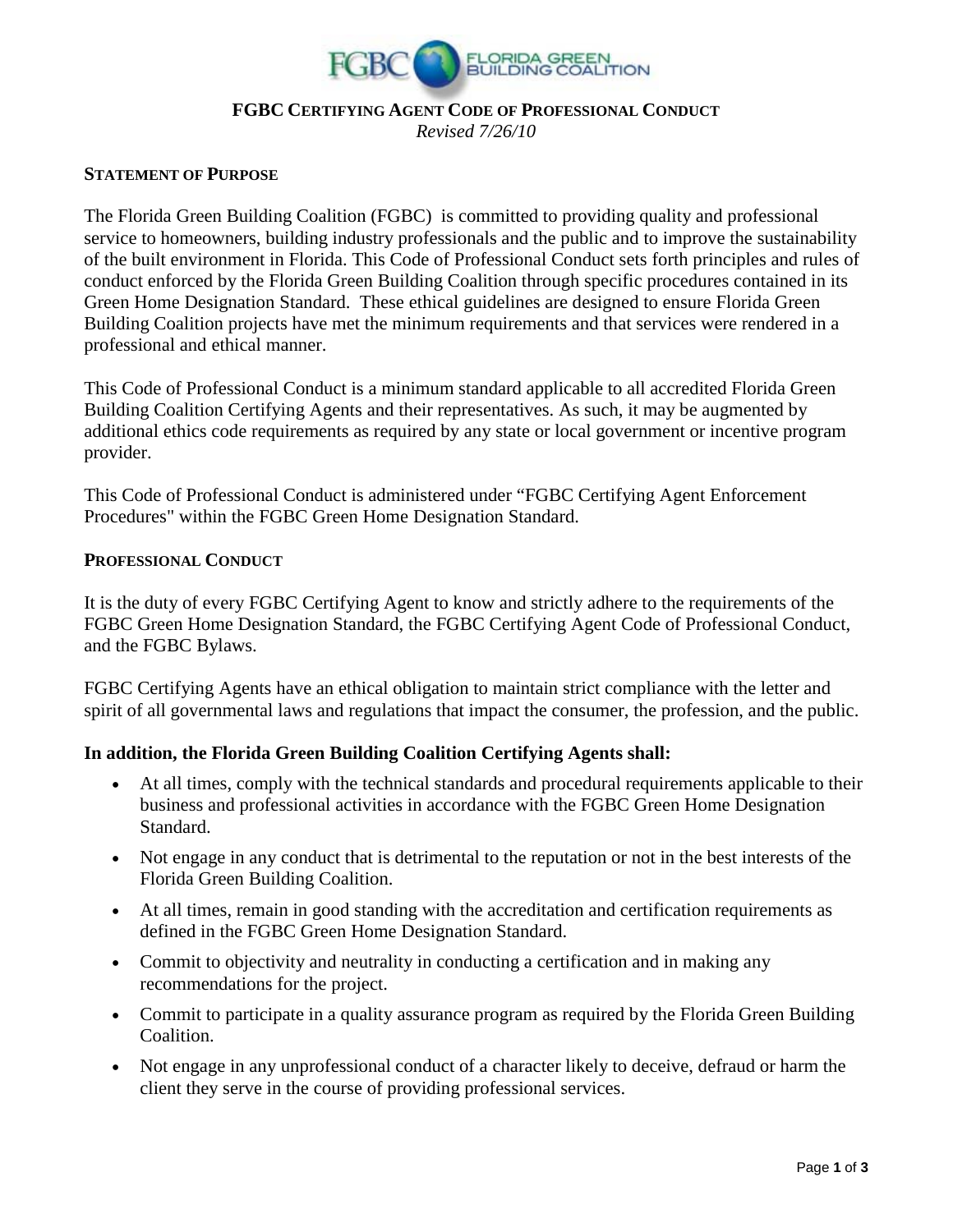

# **FGBC CERTIFYING AGENT CODE OF PROFESSIONAL CONDUCT**

*Revised 7/26/10*

- Refrain from speaking of other Florida Green Building Coalition Certifying Agents in a manner that will diminish the profession or service in the eyes of the public.
- Not disclose any specific information about a project to parties other than the client or the client's agent(s) without the written permission of the client or the client's agent(s) except to report to the Florida Green Building Coalition, or its representatives, for the purposes of registration, certification or quality assurance. This requirement does not pertain to the information about the project that is posted on the FGBC website or is a public record of some kind.
- Commit to complying with professional development and education requirements as established by the FGBC Green Home Designation Standard, so that customers and the public can be assured of receiving competent and reliable services from Florida Green Building Coalition Certifying Agents.
- Shall, to the best of their abilities, submit certifications that are accurate and complete in all respects. Any submittal found to have eight (8) or more credits submitted incorrectly will be found to have violated this provision of the Code of Professional Conduct. After each violation, a warning letter will be issued to the Certifying Agent. If three (3) certification packages that are in violation of this provision are submitted within one annual registration period of the Certifying Agent, the Certifying Agent shall be deemed in violation of the FGBC Code of Professional Conduct and a formal complaint can be registered against the Agent in accordance with the FGBC Green Home Designation Standard.

### **REPRESENTATIONS OF SERVICES AND FEES**

### **Florida Green Building Coalition Certifying Agents shall:**

- Make no representations that are false or misleading in any material respect regarding their services or qualifications.
- Fully disclose all applicable charges, as well as the general scope and deliverables of services to be provided, prior to conducting a certification or providing the services.

#### **CONFLICTS OF INTEREST**

### **Florida Green Building Coalition Certifying Agents shall:**

- Comply with the requirements contained in the Certifying Agent Financial Disclosure Form
- Not accept compensation, financial or otherwise, from more than one interested party for the same service without the consent of all interested parties.
- Not allow an interest in any business to affect the results of the certification.

# **DEFINITIONS**

**Florida Green Building Coalition** – A non-profit corporation with open membership whose primary mission is to lead and promote sustainability with environmental, economic, and social benefits through regional education and certification programs